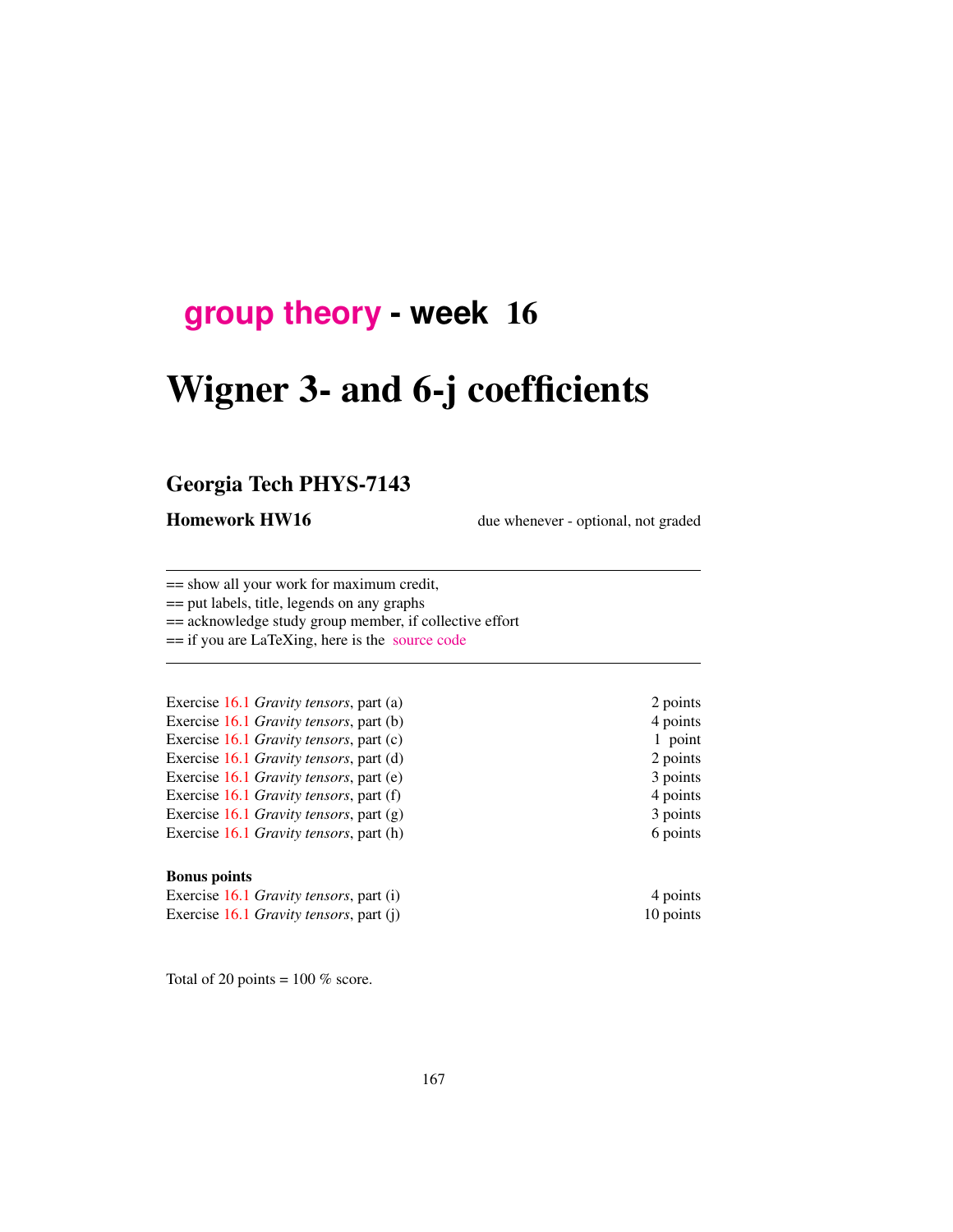## 2017-12-05 Predrag Lecture 30 Wigner 3- and 6-j coefficients

Excerpts from Predrag's monograph [2], fetch them [here:](http://birdtracks.eu/courses/PHYS-7143-17/week15lect30.pdf)

Background reading on groups, vector spaces, tensors, invariant tensors, invariance groups (my advice is to start with Sect. 5.1 *Couplings and recouplings*, then backtrack to these introductory sections as needed): Sect. 3.2 *Defining space, tensors, reps*, Sect. 3.3 *Invariants*, Sect. 4.1 *Birdtracks*, Sect. 4.2 *Clebsch-Gordan coefficients*, and Sect. 4.3 *Zero- and one-dimensional subspaces*.

The final result, discussed in the day's whiteboard-side chat, is invariant and highly elegant: any group-theoretical invariant quantity can be expressed in terms of Wigner 3- and 6-j coefficients: Sect. 5.1 *Couplings and recouplings*, Sect. 5.2 *Wigner* 3n*-*j *coefficients*, and Sect. 5.3 *Wigner-Eckart theorem*.

The rest is just bedside reading, nothing technical: Sect. 4.8 *Irrelevancy of clebsches* and Sect. 4.9 *A brief history of birdtracks*.

Course finale: *Indiana Jones* video [\(click here\).](https://www.youtube.com/embed/CvuoY_yPZeM)

# 16.1 Literature

The old fashioned atomic physics is fixated on  $SO(3)$  /  $SU(2)$ , and it is too explicit, with too many bras and kets, too many square roots, too many deliriously complicated Clebsch-Gordan coefficients that you do not need, and has way too many labels, all of them eventually summed over in the final answer.

I wrote my book [2] *Group Theory - Birdtracks, Lie's, and Exceptional Groups* to teach you how to compute everything you need to compute, without ever writing down a single Clebsch-Gordan coefficient. There are two versions. There is a particlephysics / Feynman diagrams version that is index free, graphical and easy to use (at least for the low-dimensional irreps discussed in my book). The key insights are already in Wigner's book  $[5]$ : the content of symmetry is a set of invariant numbers that he calls 3n-j's. Then there are various mathematical flavors (Weyl group on Cartan lattice, etc.), elegant, but perhaps to elegant to be computationally practical.

But it is nearly impossible to deprogram people from years of indoctrination in QM and EM classes. The professors have no time to learn new stuff, and students love manipulating their mu's and nu's.

## References

- [1] S. L. Adler, J. Lieberman, and Y. J. Ng, ["Regularization of the stress-energy ten](http://dx.doi.org/10.1016/0003-4916(77)90313-X)[sor for vector and scalar particles propagating in a general background metric",](http://dx.doi.org/10.1016/0003-4916(77)90313-X) Ann. Phys. 106[, 279–321 \(1977\).](http://dx.doi.org/10.1016/0003-4916(77)90313-X)
- [2] P. Cvitanovic,´ *[Group Theory Birdtracks, Lie's, and Exceptional Groups](http://dx.doi.org/10.1515/9781400837670)*(Princeton Univ. Press, Princeton, NJ, 2008).
- [3] R. Penrose, ["Applications of negative dimensional tensors",](http://homepages.math.uic.edu/~kauffman/Penrose.pdf) in *[Combinatorial](http://homepages.math.uic.edu/~kauffman/Penrose.pdf) [mathematics and its applications](http://homepages.math.uic.edu/~kauffman/Penrose.pdf)*, edited by D. J. J.A. Welsh (Academic, New York, 1971), pp. 221–244.

PHYS-7143-17 week16 168 2017-11-18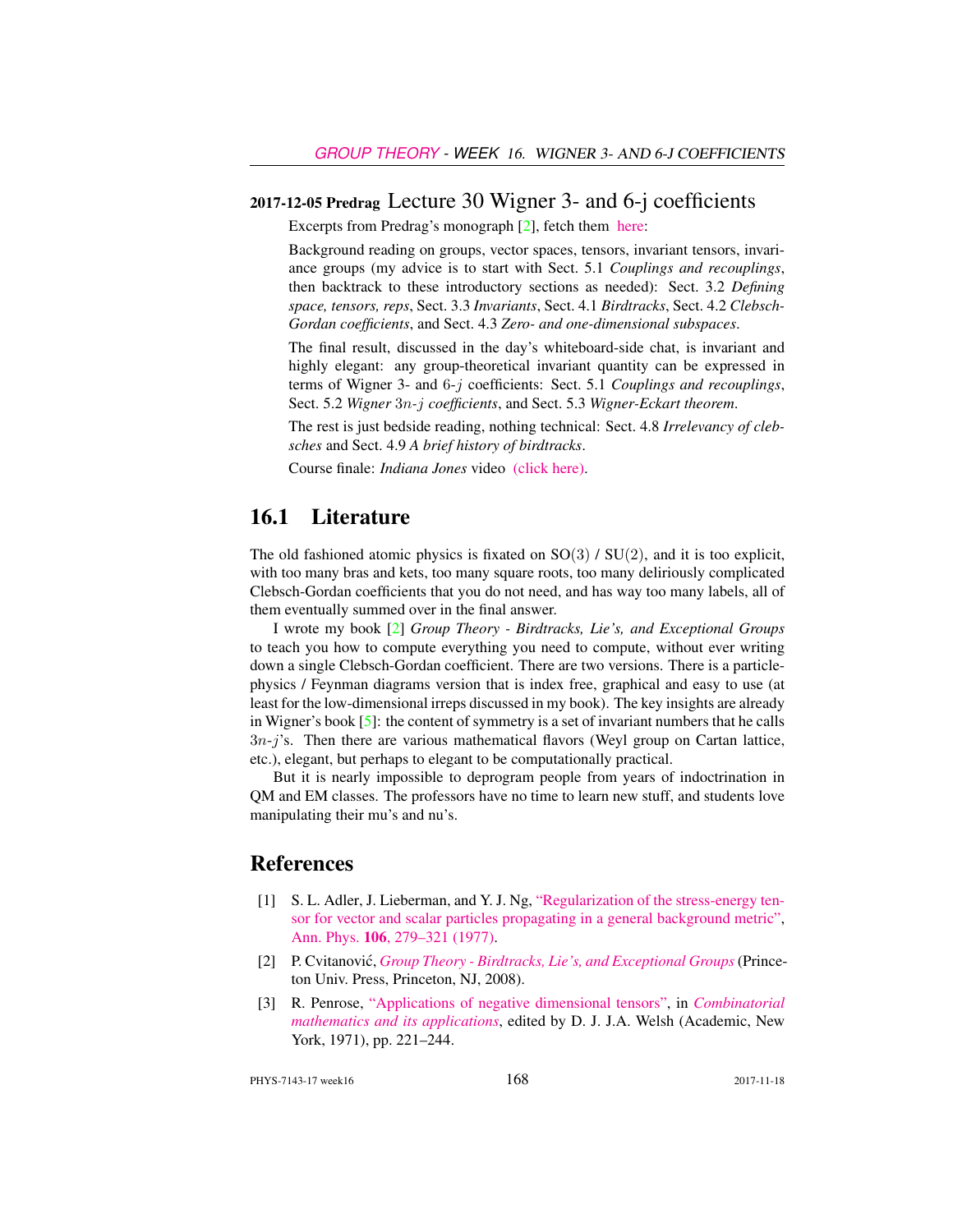- [4] S. Weinberg, *[Gravitation and Cosmology: Principles and Applications of the](http://dx.doi.org/10.1119/1.1987308) [General Theory of Relativity](http://dx.doi.org/10.1119/1.1987308)* (Wiley, New York, 1972).
- [5] E. P. Wigner, *[Group Theory and Its Application to the Quantum Mechanics of](http://books.google.com/books?vid=ISBN9780323152785) [Atomic Spectra](http://books.google.com/books?vid=ISBN9780323152785)* (Academic, New York, 1931).

2017-11-18 **169** PHYS-7143-17 week16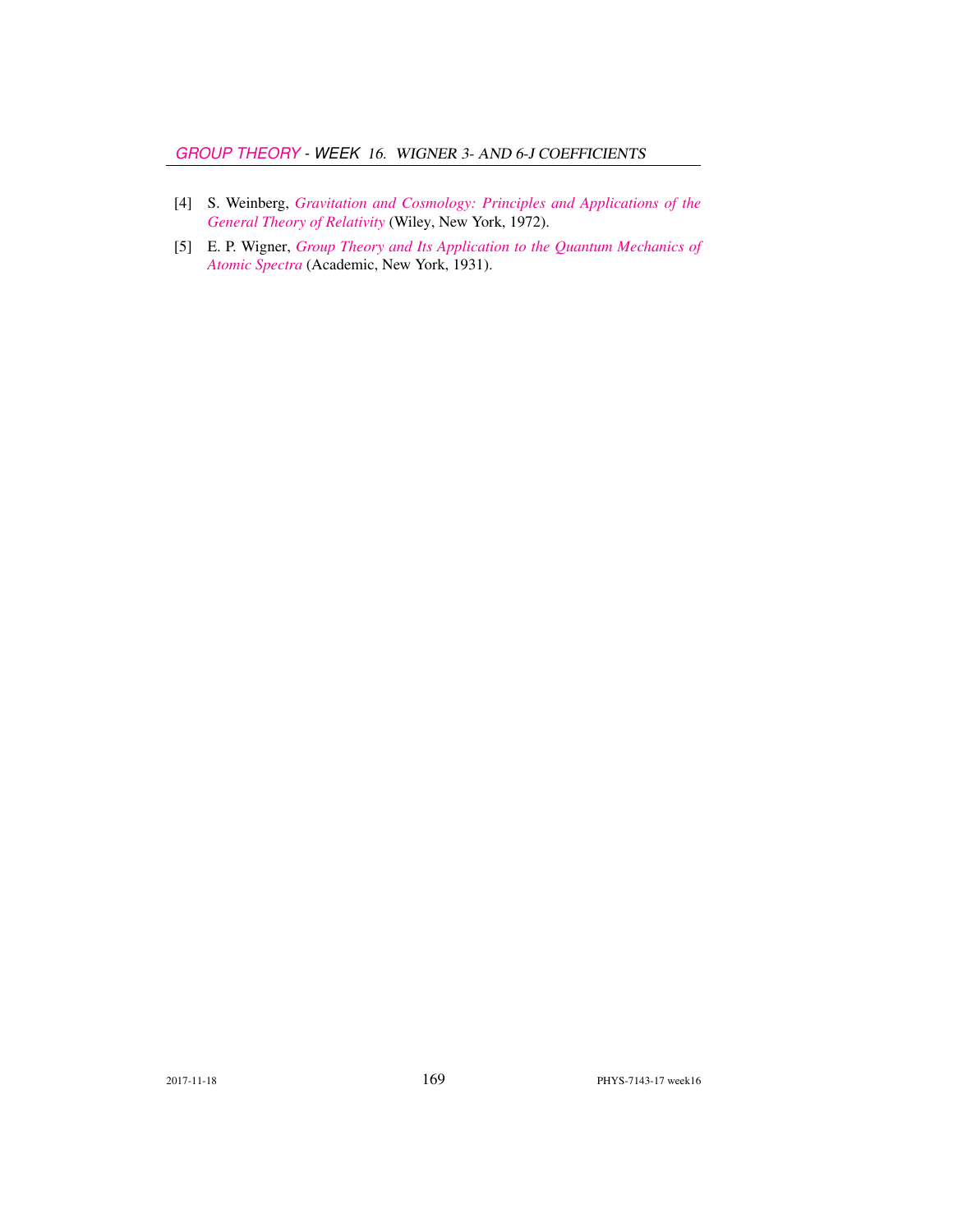# **Exercises**

16.1. Gravity tensors. In this problem we will apply diagrammatic methods ("birdtracks") to construct and count the numbers of independent components of the "irreducible rankfour gravity curvature tensors." However, any notation that works for you is OK, as long as you obtain the same irreps and their dimensions. The goal of this exercise (longish, as much of it is the recapitulation of the material covered in the book) is to give you basic understanding for how Young tableaux work for groups other than  $U(n)$ . We start with

#### Part  $1: U(n)$  Young tableaux decomposition.

(a) The Riemann-Christoffel curvature tensor of general relativity has the following symmetries (see, for example, Weinberg [4] or the [Riemann curvature tensor wiki\)](https://en.wikipedia.org/wiki/Riemann_curvature_tensor):

$$
R_{\alpha\beta\gamma\delta} = -R_{\beta\alpha\gamma\delta} \tag{16.1}
$$

$$
R_{\alpha\beta\gamma\delta} = R_{\gamma\delta\alpha\beta} \tag{16.2}
$$

$$
R_{\alpha\beta\gamma\delta} + R_{\beta\gamma\alpha\delta} + R_{\gamma\alpha\beta\delta} = 0.
$$
 (16.3)

Introducing a birdtrack notation for the Riemann tensor

$$
R_{\alpha\beta\gamma\delta} = \frac{\beta}{\gamma} \sum_{\delta} R \tag{16.4}
$$

check that we can state the above symmetries as

$$
R_{\alpha\beta\gamma\delta} = -R_{\beta\alpha\gamma\delta}
$$
  
\n
$$
R_{\alpha\beta\gamma\delta} = \frac{1}{\sqrt{1-\frac{1}{2}}R},
$$
  
\n
$$
R_{\alpha\beta\gamma\delta} = R_{\gamma\delta\alpha\beta}
$$
 (16.5)

$$
R_{\alpha\beta\gamma\delta} = R_{\gamma\delta\alpha\beta}
$$
\n
$$
R_{\alpha\beta\gamma\delta} = \mathbf{R}_{\gamma\delta\alpha\beta}
$$
\n
$$
R_{\alpha\beta\gamma\delta} + R_{\beta\gamma\alpha\delta} + R_{\gamma\alpha\beta\delta} = 0
$$
\n(16.6)

$$
\mathbf{R} + \mathbf{R} + \mathbf{R} + \mathbf{R} + \mathbf{R} + \mathbf{R} + \mathbf{R} + \mathbf{R} + \mathbf{R} + \mathbf{R} + \mathbf{R} + \mathbf{R} + \mathbf{R} + \mathbf{R} + \mathbf{R} + \mathbf{R} + \mathbf{R} + \mathbf{R} + \mathbf{R} + \mathbf{R} + \mathbf{R} + \mathbf{R} + \mathbf{R} + \mathbf{R} + \mathbf{R} + \mathbf{R} + \mathbf{R} + \mathbf{R} + \mathbf{R} + \mathbf{R} + \mathbf{R} + \mathbf{R} + \mathbf{R} + \mathbf{R} + \mathbf{R} + \mathbf{R} + \mathbf{R} + \mathbf{R} + \mathbf{R} + \mathbf{R} + \mathbf{R} + \mathbf{R} + \mathbf{R} + \mathbf{R} + \mathbf{R} + \mathbf{R} + \mathbf{R} + \mathbf{R} + \mathbf{R} + \mathbf{R} + \mathbf{R} + \mathbf{R} + \mathbf{R} + \mathbf{R} + \mathbf{R} + \mathbf{R} + \mathbf{R} + \mathbf{R} + \mathbf{R} + \mathbf{R} + \mathbf{R} + \mathbf{R} + \mathbf{R} + \mathbf{R} + \mathbf{R} + \mathbf{R} + \mathbf{R} + \mathbf{R} + \mathbf{R} + \mathbf{R} + \mathbf{R} + \mathbf{R} + \mathbf{R} + \mathbf{R} + \mathbf{R} + \mathbf{R} + \mathbf{R} + \mathbf{R} + \mathbf{R} + \mathbf{R} + \mathbf{R} + \mathbf{R} + \mathbf{R} + \mathbf{R} + \mathbf{R} + \mathbf{R} + \mathbf{R} + \mathbf{R} + \mathbf{R} + \mathbf{R} + \mathbf{R} + \mathbf{R} + \mathbf{R} + \mathbf{R} + \mathbf{R} + \mathbf{R} + \mathbf{R} + \mathbf{R} + \mathbf{R} + \mathbf{R} + \mathbf{R} + \mathbf{R} + \mathbf{R} + \mathbf{R} + \mathbf{R} + \mathbf{R} + \mathbf{R} + \mathbf{R} + \mathbf{
$$

The first condition says that R lies in the  $\Box \otimes \Box$  subspace.

Solution, in the index notation. First, a brief reminder about the notational conventions. Any invariant tensor can be drawn as a vector in the product space (a "generalized 1 vertex", a "tadpole"):

$$
X_{\alpha} = X_{de}^{abc} = \underbrace{\stackrel{d}{e} \xrightarrow{\bullet}}_{c} X \qquad (16.8)
$$

PHYS-7143-17 week16 170 2017-11-18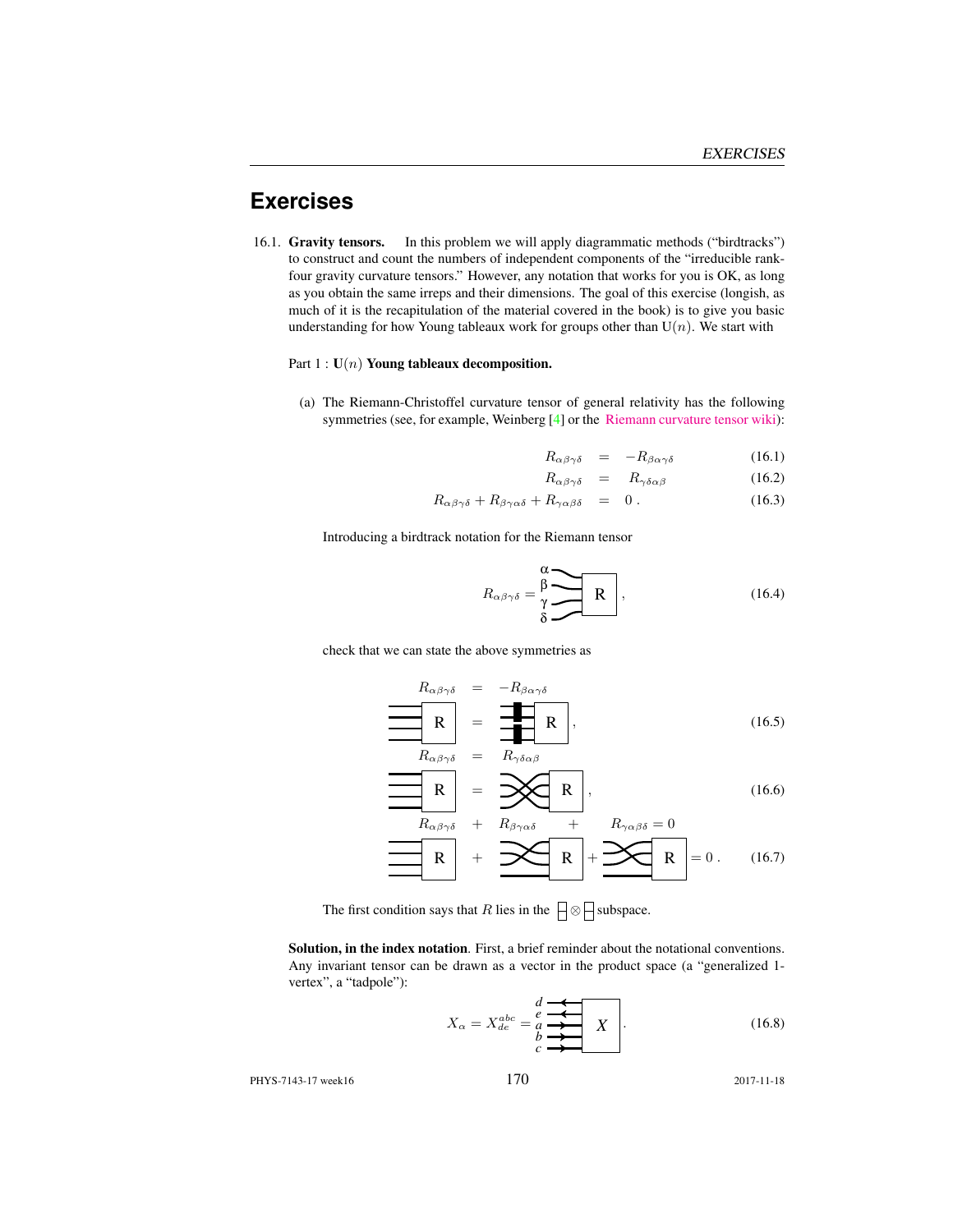The indices are read in the *counterclockwise* order around the vertex:

$$
X_{ad}^{bce} = \begin{pmatrix} a & & \\ b & \searrow & \\ c & \searrow & X \\ e^{\searrow} & & \\ e^{\searrow} & & \\ \searrow & & \\ \searrow & & \\ \searrow & & \\ \searrow & & & \\ \searrow & & & \\ \searrow & & & \\ \searrow & & & \\ \searrow & & & \\ \searrow & & & \\ \searrow & & & \\ \searrow & & & \\ \searrow & & & \\ \searrow & & & \\ \searrow & & & \\ \searrow & & & \\ \searrow & & & \\ \searrow & & & \\ \searrow & & & \\ \searrow & & & \\ \searrow & & & \\ \searrow & & & \\ \searrow & & & \\ \searrow & & & \\ \searrow & & & \\ \searrow & & & \\ \searrow & & & \\ \searrow & & & \\ \searrow & & & \\ \searrow & & & \\ \searrow & & & \\ \searrow & & & \\ \searrow & & & \\ \searrow & & & \\ \searrow & & & \\ \searrow & & & \\ \searrow & & & \\ \searrow & & & \\ \searrow & & & \\ \searrow & & & \\ \searrow & & & \\ \searrow & & & \\ \searrow & & & \\ \searrow & & & \\ \searrow & & & \\ \searrow & & & \\ \searrow & & & \\ \searrow & & & \\ \searrow & & & \\ \searrow & & & \\ \searrow & & & \\ \searrow & & & \\ \searrow & & & \\ \searrow & & & \\ \searrow & & & \\ \searrow & & & \\ \searrow & & & \\ \searrow & & & \\ \searrow & & & \\ \searrow & & & \\ \searrow & & & \\ \searrow & & & \\ \searrow & & & \\ \searrow & & & \\ \searrow & & & \\ \searrow & & & \\ \searrow & & & \\ \searrow & & & \\ \searrow & & & \\ \searrow & & & \\ \searrow & & & \\ \searrow & & & \\ \searrow & & & \\ \searrow & & & \\ \searrow & & & \\ \searrow & & & \\ \searrow & & & \\ \searrow & & & \\ \searrow & & & \\ \searrow & & & \\ \searrow & & & \\ \searrow & & & \\ \searrow & & & \\ \searrow & & & \\ \searrow & & & \\ \searrow & & & \\ \searrow & & & \\ \searrow & & & \\ \searrow & & & \\ \searrow & & & \\ \searrow & & & \\ \searrow & & & \\ \searrow & & & \\ \searrow & & & \\ \searrow & & & \\ \searrow & & & \\ \searrow & & & \\ \searrow & & & \\ \searrow & & & \\ \searrow & & & \\ \searrow & & & \\ \searrow & & & \\ \searrow
$$

For example, (16.7) is a diagrammatic representation of the cyclic permutations of the first 3 indexes of  $R_{abcd}$ .

Hermitian conjugation reverses the order of the indices, i.e., it transposes a diagram into its mirror image. For example,  $X^{\dagger}$ , the tensor conjugate to (16.9), is drawn as

$$
X^{\alpha} = X_{cba}^{ed} = \boxed{\n \begin{array}{c}\n X^{\dagger} & \xleftarrow{d} \\
 X^{\dagger} & \xleftarrow{e} \\
 \xleftarrow{e} \\
 B & \xleftarrow{e}\n \end{array}\n \right.}\n \tag{16.10}
$$

and a contraction of tensors  $X^{\dagger}$  and Y is drawn as

$$
X^{\alpha}Y_{\alpha} = X_{a_q...a_2a_1}^{b_p...b_1} Y_{b_1...b_p}^{a_1a_2...a_q} = \boxed{X^{\dagger}}
$$
 
$$
Y
$$
 (16.11)

We define the hermitian conjugation and matrices  $\mathbf{M}: V^p \otimes \bar{V}^q \to V^p \otimes \bar{V}^q$  in the multi-index notation

$$
\begin{array}{c}\nb_i \\
b_i \\
d_i \\
d_q\n\end{array}\n\qquad\n\begin{array}{c}\n\downarrow d_i \\
\downarrow d_p \\
\downarrow c_i \\
c_q\n\end{array}\n\qquad (16.12)
$$

The matrix multiplication is drawn as

*N* ... ... *M* ... ... = ... ... ... *MN* ... (16.13)

and the trace of a matrix as

$$
\begin{pmatrix}\n\overbrace{\left(\begin{array}{c}\n\overbrace{\left(\begin{array}{c}\n\overbrace{\left(\begin{array}{c}\n\overbrace{\left(\begin{array}{c}\n\overbrace{\left(\begin{array}{c}\n\overbrace{\left(\begin{array}{c}\n\overbrace{\left(\begin{array}{c}\n\overbrace{\left(\begin{array}{c}\n\overbrace{\left(\begin{array}{c}\n\overbrace{\left(\begin{array}{c}\n\overbrace{\left(\begin{array}{c}\n\overbrace{\left(\begin{array}{c}\n\overbrace{\left(\begin{array}{c}\n\overbrace{\left(\begin{array}{c}\n\overbrace{\left(\begin{array}{c}\n\overbrace{\left(\begin{array}{c}\n\overbrace{\left(\begin{array}{c}\n\overbrace{\left(\begin{array}{c}\n\overbrace{\left(\begin{array}{c}\n\overbrace{\left(\begin{array}{c}\n\overbrace{\left(\begin{array}{c}\n\overbrace{\left(\begin{array}{c}\n\overbrace{\left(\begin{array}{c}\n\overbrace{\left(\begin{array}{c}\n\overline{\right)}\right}}\right)}\right}}\right)}\right)}\right}}\right)}\n\overbrace{\left(\begin{array}{c}\n\overbrace{\left(\begin{array}{c}\n\overbrace{\left(\begin{array}{c}\n\overbrace{\left(\begin{array}{c}\n\overbrace{\left(\begin{array}{c}\n\overbrace{\left(\begin{array}{c}\n\overbrace{\left(\begin{array}{c}\n\overline{\left(\begin{array}{c}\n\overline{\left(\begin{array}{c}\n\overline{\left(\right\begin{array}{c}\n\overline{\left(\begin{array}{c}\n\overline{\left(\begin{array}{c}\n\overline{\left(\begin{array}{c}\n\overline{\left(\right\right)}\right)}\right)}\right}}\right)}\right}}\right)}\right\end{\\ \left(\overbrace{\left(\begin{array}{c}\n\overbrace{\left(\begin{array}{c}\n\overbrace{\left(\begin{array}{c}\n\overline{\left(\begin{array}{c}\n\overline{\left(\begin{array}{c}\n\overline{\left(\right)}\right)}\right)}\right)}\right)}\right)}\right)}\right)}\end{pmatrix}}\n\overbrace{\left(\begin{array}{c}\n\overbrace{\left(\begin{array}{c}\n\overbrace{\left(\begin{array}{c}\n\overbrace{\left(\begin{array}{c}\n\overline{\left(\left(\right)}\right)}\right)}\right)}\right)}\right)}\right)}\right)}\end{array}\n\end{pmatrix}}\n\overbrace{\left(\
$$

For orthogonal group  $SO(n)$  the indices can be raised and lowered at will (see (16.31)), so we can drop the arrows. However, as the hermitian conjugation now amounts to a transposition, we still need to keep track of the ordering of the indices (16.9) in order that the matrix multiplication  $(16.13)$  and the trace of a matrix  $(16.14)$  can be drawn in the plane.

The first two indices in  $(16.5)$  can be antisymmetrized by

$$
A_{ab}{}^{b'a'} = \frac{1}{2} \left( \delta_a^{a'} \delta_b^{b'} - \delta_b^{a'} \delta_a^{b'} \right)
$$
 (16.15)

(or, equivalently in the case of  $SO(n)$ ,  $A_{ab,b'a'}$ ). By the antisymmetry (16.1)

$$
A_{ab}{}^{b'a'} R_{a'b'cd} = \frac{1}{2} (R_{abcd} - R_{bacd}) = R_{abcd}
$$
 (16.16)

2017-11-18 **PHYS-7143-17** week16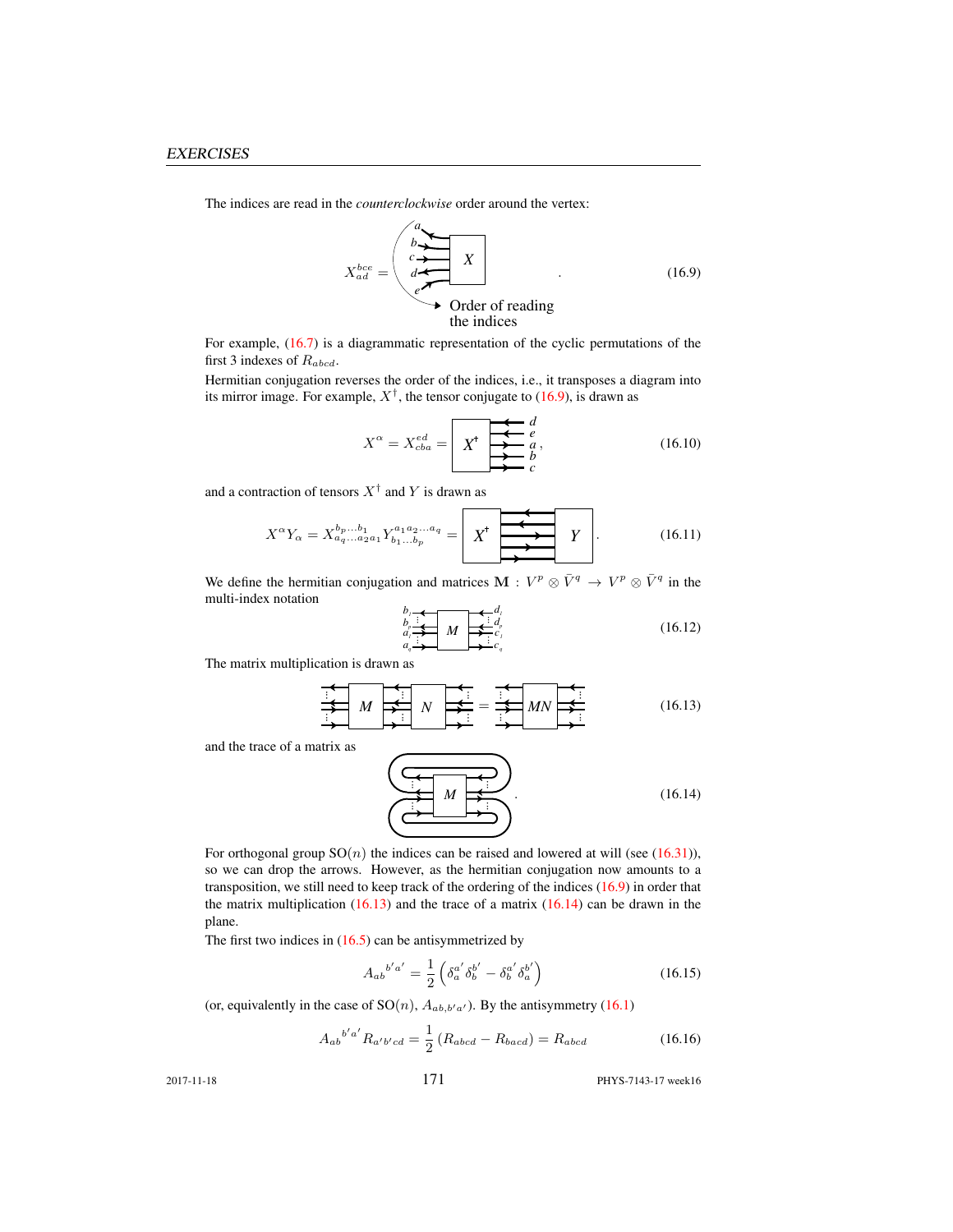By the index-pairs interchange (16.2),

$$
E'_{abcd}{}^{d'c'b'a'} = \delta^{d'}_b \delta^{c'}_a \delta^{b'}_d \delta^{a'}_c
$$
  
(E'R)<sub>abcd</sub> = R<sub>cdab</sub> (16.17)

the last two indices are also antisymmetric under

$$
A'_{cd}^{d'c'} = \frac{1}{2} \left( \delta_c^{c'} \delta_d^{d'} - \delta_c^{d'} \delta_d^{c'} \right), \qquad (16.18)
$$

and the whole Riemann tensor satisfies (16.5)

$$
D_{abcd}^{d'c'b'a'} R_{a'b'c'd'} = R_{abcd}
$$
  
\n
$$
D_{abcd}^{d'c'b'a'} = A_{cd}^{d'c'} A'_{ab}^{b'a'}.
$$
\n(16.19)

As A and A' act on distinct indices, they commute,  $AA' = A'A$ . Now combine the index-pairs interchange with the index-pair antisymmetrizations to construct a matrix that leaves tensors with Riemann tensor symmetries invariant:

$$
E_{abcd}{}^{d'c'b'a'} = (E'D)_{abcd}{}^{d'c'b'a'} E_{abcd}{}^{d'c'b'a'} R_{a'b'c'd'} = R_{cdab}.
$$
 (16.20)

The index-pairs interchange commutes with the index-pair antisymmetrizations  $E'D =$  $DE^{\prime}=DE^{\prime}D.$ 

(b) The second condition says that R lies in the  $\Box \leftrightarrow \Box$  interchange-symmetric subspace.

Use the characteristic equation for 
$$
\frac{1}{2} \left( \frac{1}{\frac{1}{2}} + \frac{1}{2} \times \frac{1}{2} \right) = \frac{4}{3} \frac{1}{2} \times \frac{1}{2} \times \frac{1}{2} \times \frac{1}{2} \times \frac{1}{2} \times \frac{1}{2} \times \frac{1}{2} \times \frac{1}{2} \times \frac{1}{2} \times \frac{1}{2} \times \frac{1}{2} \times \frac{1}{2} \times \frac{1}{2} \times \frac{1}{2} \times \frac{1}{2} \times \frac{1}{2} \times \frac{1}{2} \times \frac{1}{2} \times \frac{1}{2} \times \frac{1}{2} \times \frac{1}{2} \times \frac{1}{2} \times \frac{1}{2} \times \frac{1}{2} \times \frac{1}{2} \times \frac{1}{2} \times \frac{1}{2} \times \frac{1}{2} \times \frac{1}{2} \times \frac{1}{2} \times \frac{1}{2} \times \frac{1}{2} \times \frac{1}{2} \times \frac{1}{2} \times \frac{1}{2} \times \frac{1}{2} \times \frac{1}{2} \times \frac{1}{2} \times \frac{1}{2} \times \frac{1}{2} \times \frac{1}{2} \times \frac{1}{2} \times \frac{1}{2} \times \frac{1}{2} \times \frac{1}{2} \times \frac{1}{2} \times \frac{1}{2} \times \frac{1}{2} \times \frac{1}{2} \times \frac{1}{2} \times \frac{1}{2} \times \frac{1}{2} \times \frac{1}{2} \times \frac{1}{2} \times \frac{1}{2} \times \frac{1}{2} \times \frac{1}{2} \times \frac{1}{2} \times \frac{1}{2} \times \frac{1}{2} \times \frac{1}{2} \times \frac{1}{2} \times \frac{1}{2} \times \frac{1}{2} \times \frac{1}{2} \times \frac{1}{2} \times \frac{1}{2} \times \frac{1}{2} \times \frac{1}{2} \times \frac{1}{2} \times \frac{1}{2} \times \frac{1}{2} \times \frac{1}{2} \times \frac{1}{2} \times \frac{1}{2} \times \frac{1}{2} \times \frac{1}{2} \times \frac{1}{2} \times \frac{
$$

**Solution** The characteristic equation for  $E$  is

$$
E2 = (DE'D)(DE'D) = D(E')2D = D1D = D,
$$
 (16.22)

with the usual eigenvalues  $\{\lambda_1, \lambda_2\} = \{1, -1\}$  and projection operators

 $\overline{1}$ 

$$
P_{\pm} = \frac{1}{2}D(E' \pm 1)D. \tag{16.23}
$$

$$
(P_{\pm})_{abcd}{}^{d'c'b'a'} = \frac{1}{8} \left( \delta_a^{a'} \delta_b^{b'} - \delta_b^{a'} \delta_a^{b'} \right) \left( \delta_c^{c'} \delta_d^{d'} - \delta_c^{d'} \delta_d^{c'} \right) \n\left( \delta_b^{d'} \delta_a^{c'} \delta_d^{b'} \delta_a^{a'} \pm \delta_d^{d'} \delta_c^{c'} \delta_b^{b'} \delta_a^{a'} \right) \n\left( \delta_d^{d'} \delta_c^{c'} \delta_b^{b'} \delta_a^{a'} \pm \delta_d^{d'} \delta_c^{c'} \delta_b^{b'} \delta_a^{a'} \pm \delta_d^{d'} \delta_c^{c'} \delta_b^{b'} \delta_a^{a'} \pm \delta_d^{d'} \delta_c^{c'} \delta_b^{b'} \delta_a^{a'} \right).
$$
\n(16.24)

PHYS-7143-17 week16 172 2017-11-18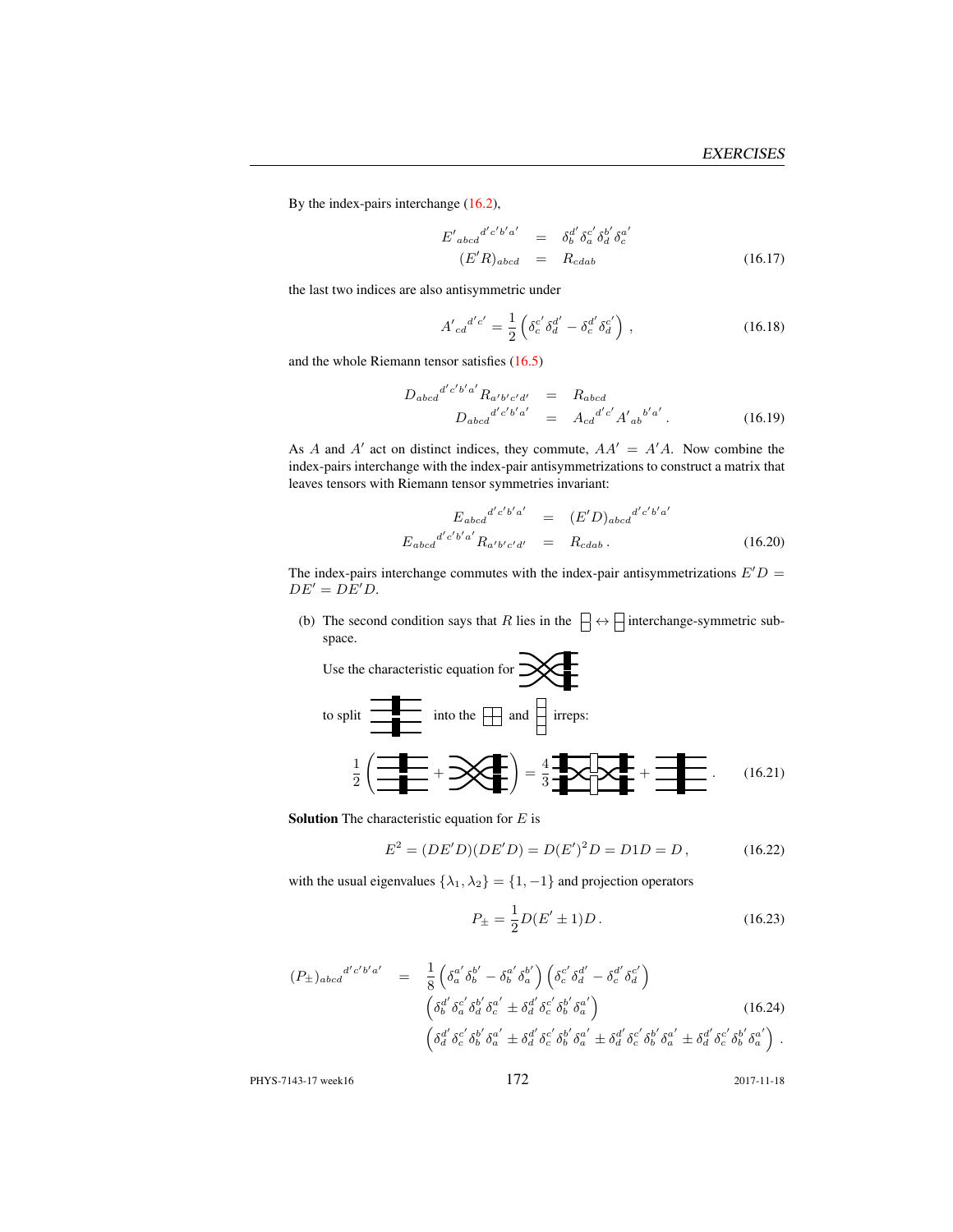(c) Show that the third condition  $(16.7)$  says that R has no components in the  $\frac{1}{2}$  irrep:

$$
\mathbf{R} + \mathbf{R} + \mathbf{R} + \mathbf{R}
$$

Hence, the symmetries of the Riemann tensor are summarized by the  $\Box$  irrep projection operator [3]:

$$
(P_R)_{\alpha\beta\gamma\delta}, \delta'\gamma'\beta'\alpha' = \frac{4}{3}\frac{\beta}{\gamma} \sqrt{\frac{4}{\gamma}} \sqrt{\frac{\beta}{\gamma}} \qquad (16.26)
$$

#### Solution

(d) Verify that the Riemann tensor is in the  $\Box$  subspace

$$
\left\{\mathbf{R}R\right\}_{\alpha\beta\gamma\delta} = (P_R)_{\alpha\beta\gamma\delta}, \delta'\gamma'\beta'\alpha' R_{\alpha'\beta'\gamma'\delta'} = R_{\alpha\beta\gamma\delta}
$$
\n
$$
\mathbf{R} = \mathbf{R} \mathbf{R} \tag{16.27}
$$

#### Solution

(e) Compute the number of independent components of the Riemann tensor  $\mathbf{R}_{\alpha\beta\gamma\delta}$  by taking the trace of the  $\Box$  irrep projection operator:

$$
d_R = \text{tr}\,\mathbf{P}_R = \frac{n^2(n^2 - 1)}{12} \ . \tag{16.28}
$$

#### Solution

#### Part  $2: SO(n)$  Young tableaux decomposition

The Riemann tensor has the symmetries of the  $\Box$  irrep of U(n). However, gravity is also characterized by the symmetric tensor  $g_{\alpha\beta}$ , that reduces the symmetry to a local SO(n) invariance (more precisely SO(1,  $n - 1$ ), but compactness is not important here). The extra invariants built from  $g_{\alpha\beta}$ 's decompose U(n) reps into sums of SO(n) reps. Orthogonal group  $SO(n)$  is the group of transformations that leaves invariant a symmetric quadratic form  $(q, q) = g_{\mu\nu}q^{\mu}q^{\nu}$ , with a primitive invariant rank-2 tensor:

$$
g_{\mu\nu} = g_{\nu\mu} = \mu \longrightarrow \mathbf{v} \qquad \qquad \mu, \nu = 1, 2, \dots, n. \tag{16.29}
$$

If  $(q, q)$  is an invariant, so is its complex conjugate  $(q, q)^* = g^{\mu\nu} q_\mu q_\nu$ , and

g µν = g νµ = µ ν (16.30)

is also an invariant tensor. The matrix  $A^{\nu}_{\mu} = g_{\mu\sigma} g^{\sigma\nu}$  must be proportional to unity, as otherwise its characteristic equation would decompose the defining  $n$ -dimensional rep. A convenient normalization is

$$
g_{\mu\sigma}g^{\sigma\nu} = \delta^{\nu}_{\mu}
$$
  
\n
$$
\Leftrightarrow \Leftrightarrow \Leftrightarrow = \Leftrightarrow .
$$
 (16.31)

2017-11-18 **PHYS-7143-17** week16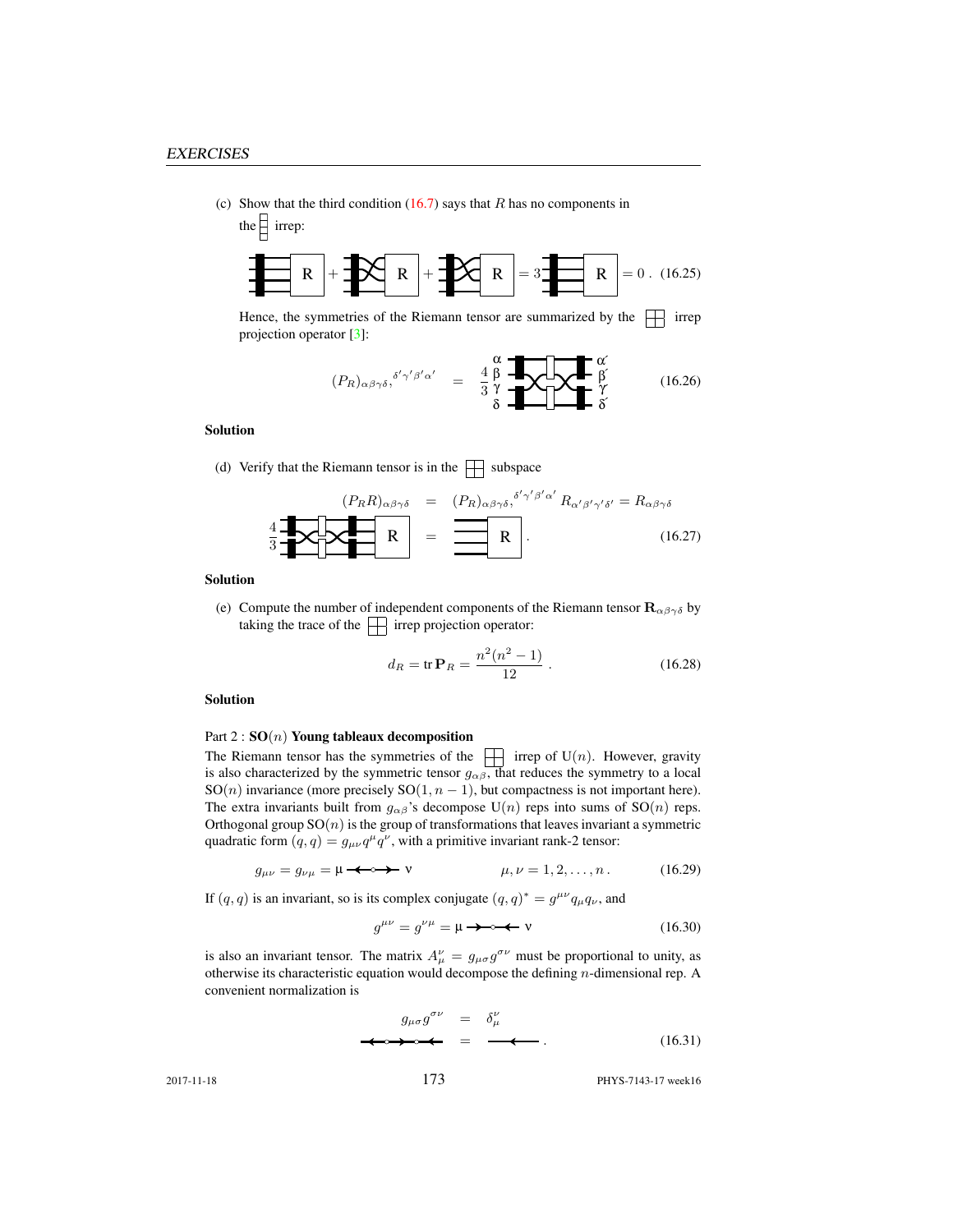As the indices can be raised and lowered at will, nothing is gained by keeping the arrows. Our convention will be to perform all contractions with metric tensors with upper indices and omit the arrows and the open dots:

$$
g^{\mu\nu} \equiv \mu \longrightarrow \mathbf{v} \ . \tag{16.32}
$$

The  $U(n)$  2-index tensors can be decomposed into a sum of their symmetric and antisymmetric parts. Specializing to the subgroup  $SO(n)$ , the rule is to lower all indices on all tensors, and the symmetrization projection operator is written as

$$
S_{\mu\nu,\rho\sigma} = g_{\rho\rho'} g_{\sigma\sigma'} S_{\mu\nu,}^{\rho'\sigma'}
$$
  
= 
$$
\frac{1}{2} (g_{\mu\sigma} g_{\nu\rho} + g_{\mu\rho} g_{\nu\sigma})
$$

From now on, we drop all arrows and  $g^{\mu\nu}$ 's and write the decomposition into symmetric and antisymmetric parts as

$$
\frac{\overline{\phantom{0}}}{g_{\mu\sigma}g_{\nu\rho}} = \frac{\overline{\phantom{0}}}{\frac{1}{2}(g_{\mu\sigma}g_{\nu\rho} + g_{\mu\rho}g_{\nu\sigma}) + \frac{1}{2}(g_{\mu\sigma}g_{\nu\rho} - g_{\mu\rho}g_{\nu\sigma})}. \quad (16.33)
$$

The new invariant tensor, specific to  $SO(n)$ , is the index contraction:

$$
\mathbf{T}_{\mu\nu,\rho\sigma} = g_{\mu\nu} g_{\rho\sigma}, \qquad \mathbf{T} = \sum \quad (16.34)
$$

Its characteristic equation

$$
\mathbf{T}^2 = \sum \bigotimes \bigotimes = n\mathbf{T} \tag{16.35}
$$

yields the trace and the traceless part projection operators. As  $T$  is symmetric,  $S T = T$ , only the symmetric subspace is reduced by this invariant.

(f) Show that  $SO(n)$  2-index tensors decompose into three irreps:

traceless symmetric:

$$
(P_2)_{\mu\nu,\rho\sigma} = \frac{1}{2} \left( g_{\mu\sigma} g_{\nu\rho} + g_{\mu\rho} g_{\nu\sigma} \right) - \frac{1}{n} g_{\mu\nu} g_{\rho\sigma} = \boxed{\mathbb{I}} - \frac{1}{n} \mathbb{I} \tag{16.36}
$$
\n
$$
\text{singlet:} \qquad (P_1)_{\mu\nu,\rho\sigma} = \frac{1}{n} g_{\mu\nu} g_{\rho\sigma} = \frac{1}{n} \mathbb{I} \tag{16.37}
$$

antisymmetric: 
$$
(P_3)_{\mu\nu,\rho\sigma} = \frac{1}{2} (g_{\mu\sigma} g_{\nu\rho} - g_{\mu\rho} g_{\nu\sigma}) = \boxed{\phantom{0}} (16.38)
$$

What are the dimensions of the three irreps?

#### Solution

PHYS-7143-17 week16 174 2017-11-18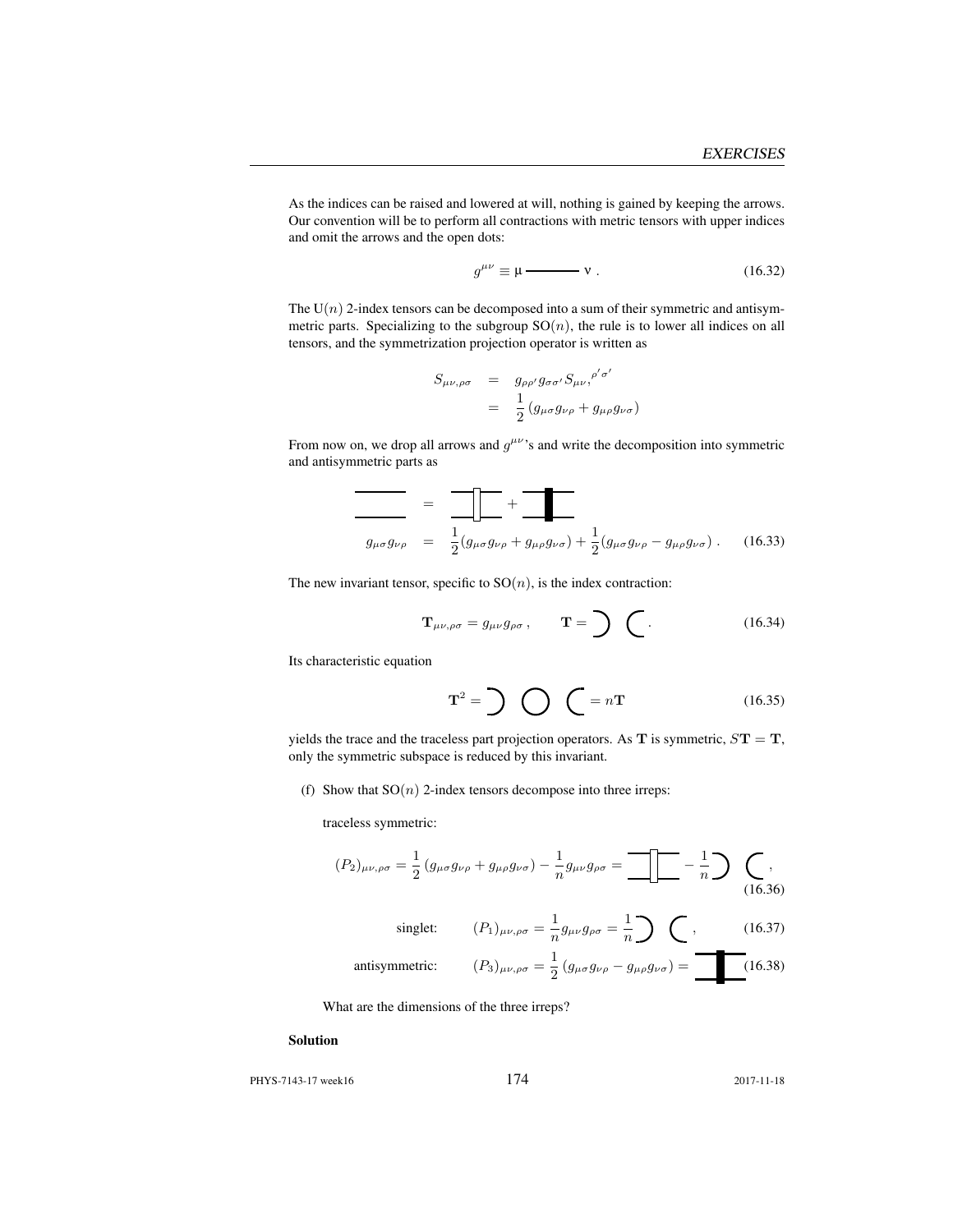(g) In the same spirit, the U(n) irrep  $\|\cdot\|$  is decomposed by the SO(n) intermediate 2-index state invariant matrix

$$
\mathbf{Q} = \begin{array}{c}\n\bullet \\
\bullet \\
\bullet\n\end{array}
$$
\n(16.39)

Show that the intermediate 2-index subspace splits into three irreducible reps by  $(16.36) - (16.38):$ 

$$
Q = \frac{1}{n} \sum_{\mathbf{Q}_0 + \mathbf{Q}_S + \mathbf{Q}_A} \left\{ \sum_{i=1}^{n} \mathbf{I} \left( \sum_{i=1}^{n} \mathbf{I} \right) \left( \sum_{i=1}^{n} \mathbf{I} \right) \right\} + \sum_{i=1}^{n} \mathbf{I} \left( \sum_{i=1}^{n} \mathbf{I} \right)
$$

Show that the antisymmetric 2-index state does not contribute

$$
\mathbf{P}_{\mathbf{R}}\mathbf{Q}_A = 0. \tag{16.41}
$$

(Hint: The Riemann tensor is symmetric under the interchange of index pairs.)

#### Solution

(h) Fix the normalization of the remaining two projection operators by computing  $\mathbf{Q}^2_S, \mathbf{Q}^2_0$ :

$$
\mathbf{P}_0 = \frac{2}{n(n-1)} \sum \left( \frac{16.42}{n} \right) \tag{16.42}
$$

$$
\mathbf{P}_S = \frac{4}{n-2} \left\{ \frac{1}{2} \sum \left( \frac{1}{n} - \frac{1}{n} \right) \left( \frac{1}{n} \right) \right\} \tag{16.43}
$$

and compute their dimensions.

This completes the  $SO(n)$  reduction of the  $\Box$   $U(n)$  irrep (16.27):

| $\mathrm{U}(n)$         | $\rightarrow$ | SO(n)                         |                        |                    |
|-------------------------|---------------|-------------------------------|------------------------|--------------------|
|                         | $\rightarrow$ |                               |                        | $\circ$            |
| ${\bf P}_R$             | $=$           | ${\bf P}_W$                   | ${\bf P}_S$            | $+$ $\mathbf{P}_0$ |
| $\frac{n^2(n^2-1)}{12}$ |               | $\frac{(n+2)(n+1)n(n-3)}{12}$ | $\frac{(n+2)(n-1)}{2}$ |                    |

(16.44)

The projection operator for the  $\mathrm{SO}(n)$  traceless  $\,\prod\,$  irrep is:

$$
\mathbf{P}_W = \frac{1}{3} \underbrace{\mathbf{P}_R - \mathbf{P}_S - \mathbf{P}_0}_{n-2} - \underbrace{\mathbf{P}_R - \mathbf{P}_T - \mathbf{P}_T - \mathbf{P}_T - \mathbf{P}_T - \mathbf{P}_T - \mathbf{P}_T - \mathbf{P}_T - \mathbf{P}_T - \mathbf{P}_T - \mathbf{P}_T - \mathbf{P}_T - \mathbf{P}_T - \mathbf{P}_T - \mathbf{P}_T - \mathbf{P}_T - \mathbf{P}_T - \mathbf{P}_T - \mathbf{P}_T - \mathbf{P}_T - \mathbf{P}_T - \mathbf{P}_T - \mathbf{P}_T - \mathbf{P}_T - \mathbf{P}_T - \mathbf{P}_T - \mathbf{P}_T - \mathbf{P}_T - \mathbf{P}_T - \mathbf{P}_T - \mathbf{P}_T - \mathbf{P}_T - \mathbf{P}_T - \mathbf{P}_T - \mathbf{P}_T - \mathbf{P}_T - \mathbf{P}_T - \mathbf{P}_T - \mathbf{P}_T - \mathbf{P}_T - \mathbf{P}_T - \mathbf{P}_T - \mathbf{P}_T - \mathbf{P}_T - \mathbf{P}_T - \mathbf{P}_T - \mathbf{P}_T - \mathbf{P}_T - \mathbf{P}_T - \mathbf{P}_T - \mathbf{P}_T - \mathbf{P}_T - \mathbf{P}_T - \mathbf{P}_T - \mathbf{P}_T - \mathbf{P}_T - \mathbf{P}_T - \mathbf{P}_T - \mathbf{P}_T - \mathbf{P}_T - \mathbf{P}_T - \mathbf{P}_T - \mathbf{P}_T - \mathbf{P}_T - \mathbf{P}_T - \mathbf{P}_T - \mathbf{P}_T - \mathbf{P}_T - \mathbf{P}_T - \mathbf{P}_T - \mathbf{P}_T - \mathbf{P}_T - \mathbf{P}_T - \mathbf{P}_T - \mathbf{P}_T - \mathbf{P}_T - \mathbf{P}_T - \mathbf{P}_T - \mathbf{P}_T - \mathbf{P}_T - \mathbf{P}_T - \mathbf{P}_T - \mathbf{P}_T - \mathbf{P}_T - \mathbf{P}_T - \mathbf{P}_T - \mathbf{P}_T - \mathbf{P}_T - \mathbf{P}_
$$

Solution

2017-11-18 **PHYS-7143-17** week16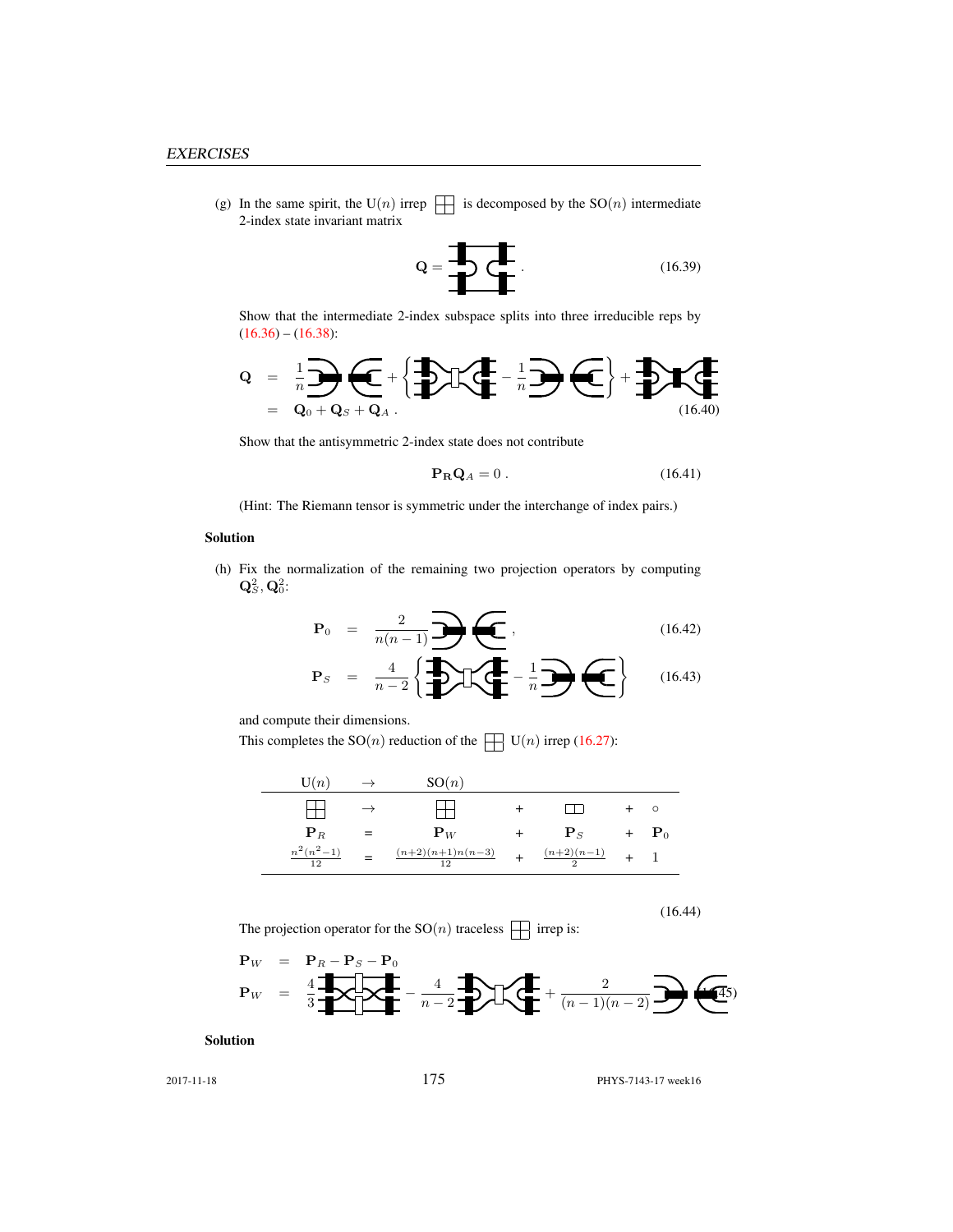(i) The above three projection operators project out the standard,  $SO(n)$ -irreducible general relativity tensors:

Curvature scalar:

$$
R = -\left(\underbrace{\mathbf{R}}^{\mathbf{R}}\right) = R^{\mu}{}_{\nu\mu}{}^{\nu} \tag{16.46}
$$

Traceless Ricci tensor:

$$
R_{\mu\nu} - \frac{1}{n} g_{\mu\nu} R = -\underbrace{\left(\mathbf{R}\right)} + \frac{1}{n} \underbrace{\left(\mathbf{R}\right)} \qquad (16.47)
$$

Weyl tensor:

$$
C_{\lambda\mu\nu\kappa} = (\mathbf{P}_{W}R)_{\lambda\mu\nu\kappa}
$$
  
=  $\frac{\mathbf{R}}{\mathbf{R}} - \frac{4}{n-2} \mathbf{Q}_{W}R + \frac{2}{(n-1)(n-2)} \mathbf{Q}_{W}R$   
=  $R_{\lambda\mu\nu\kappa} + \frac{1}{n-2} (g_{\mu\nu}R_{\lambda\kappa} - g_{\lambda\nu}R_{\mu\kappa} - g_{\mu\kappa}R_{\lambda\nu} + g_{\lambda\kappa}R_{\mu\nu})$   
 $- \frac{1}{(n-1)(n-2)} (g_{\lambda\kappa}g_{\mu\nu} - g_{\lambda\nu}g_{\mu\kappa})R$ . (16.48)

The numbers of independent components of these tensors are given by the dimensions of corresponding irreducible subspaces in (16.44).

What is the lowest dimension in which the Ricci tensor contributes? the Weyl tensor contributes? Show that in 2, respectively 3 dimensions, we have

n = 2 : Rλµνκ = (P0R)λµνκ = 1 2 (gλνgµκ − gλκgµν)R n = 3 : = gλνRµκ − gµνRλκ + gµκRλν − gλκRµν − 1 2 (gλνgµκ − gλκgµν)R . (16.49)

### Solution

(j) The last example of this exercise is an application of birdtracks to general relativity index manipulations. The object is to find the characteristic equation for the Riemann tensor in *four dimensions*.

The antisymmetrization tensor  $A_{a_1 a_2 ...}$ ,  $b_p ... b_2 b_1$  has nonvanishing components, only if all lower (or upper) indices differ from each other. If the defining dimension is smaller than the number of indices, the tensor A has no nonvanishing components:

$$
\frac{2}{p} = 0 \quad \text{if } p > n. \tag{16.50}
$$

This identity implies that for  $p > n$ , not all combinations of p Kronecker deltas are linearly independent. A typical relation is the  $p = n + 1$  case

$$
0 = \frac{\mathbf{1} \mathbf{1} \cdots \mathbf{1}}{\mathbf{1} \mathbf{1} \mathbf{1}} = \mathbf{1} \frac{\mathbf{1} \cdots \mathbf{1}}{\mathbf{1} \mathbf{1} \cdots \mathbf{1}} - \mathbf{1} \frac{\mathbf{1} \cdots \mathbf{1}}{\mathbf{1} \mathbf{1}} + \mathbf{1} \frac{\mathbf{1} \cdots \mathbf{1}}{\mathbf{1}} - \cdots
$$
 (16.51)

PHYS-7143-17 week16 176 2017-11-18